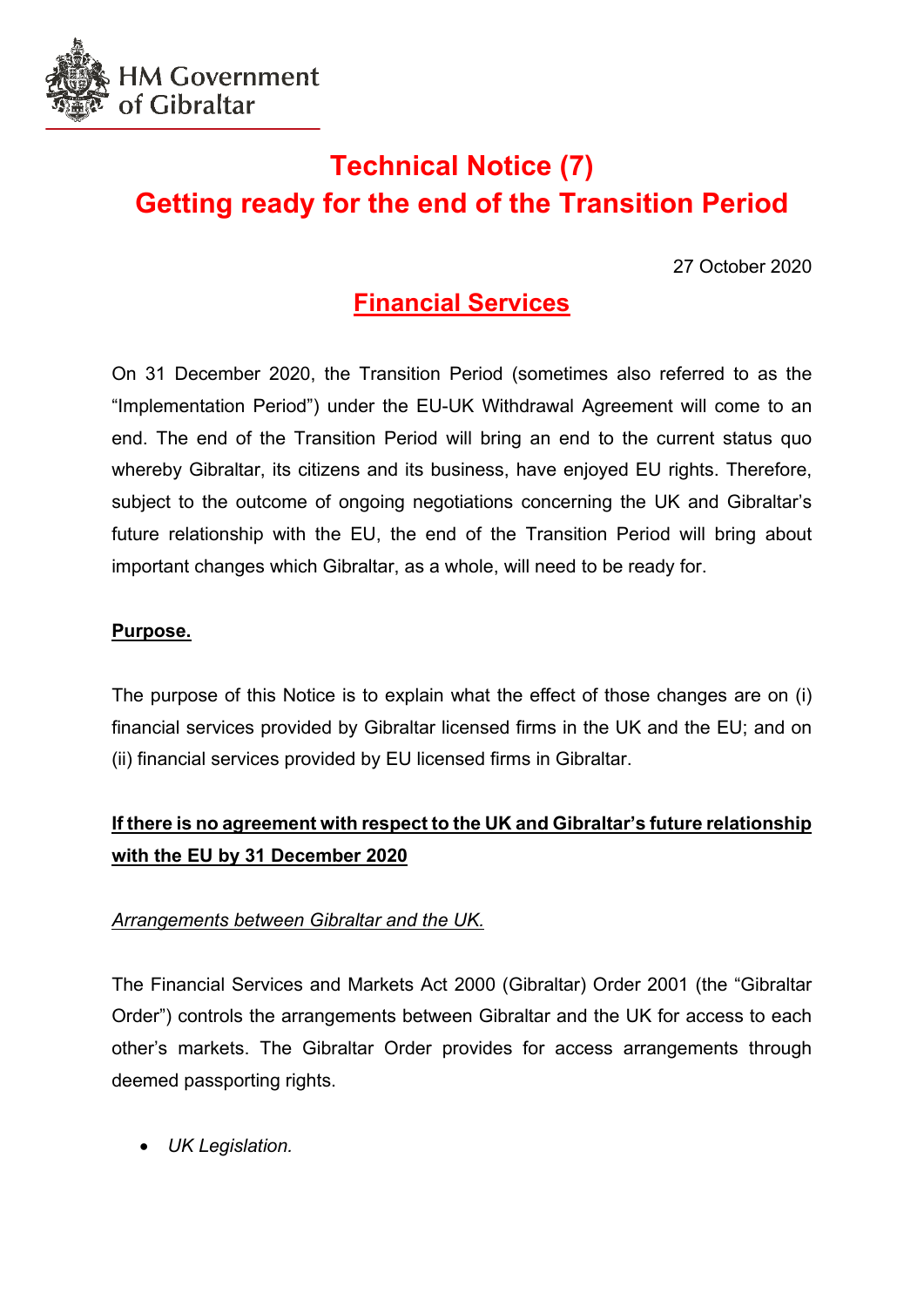

In 2019 the UK made two Statutory Instruments which amend the Gibraltar Order as well as other EU derived and EU exit legislation to preserve passporting arrangements between the UK and Gibraltar after 31 December 2020. These Statutory Instruments will ensure that existing regulatory treatments in relation to Gibraltar continue to function effectively in UK law after 31 December 2020.

These arrangements will apply in the intervening period post-31 December 2020 until, in the longer term, the UK gives effect to its commitment to preserve UK market access for Gibraltar financial services firms on a permanent basis going forwards. In this respect, it should be underlined that, as part of its work on a post-EU withdrawal Financial Services Act, the UK Government has recently consulted on a new Gibraltar Authorisation Regime ("GAR") which will provide for continued access arrangements for Gibraltar licensed firms providing financial services in the UK market in future. On the 21 October 2020, the UK Government published its Financial Services Bill which contains a part dedicated to the GAR.

With respect to the position in Gibraltar. Gibraltar legislation will also preserve reciprocal market access arrangements between Gibraltar and the UK therefore providing for the continued access to the Gibraltar market for UK licensed firms after 31 December 2020. The draft Financial Services (Passport Rights and Transitional Provisions) (EU Exit) Regulations 2020 (the "Regulations") will retain reciprocal passporting rights for Gibraltar and UK firms in respect of financial services which are currently subject to regulation under EU Single Market directives.

The Government will be supplementing the Regulations with further legislation to support the retained existing market access arrangements between Gibraltar and the UK; preserve the main elements of EU Single Market directives which apply between Gibraltar and the UK (e.g. Solvency II, MiFID II, and IDD); ensure that UK deposits remain protected after 31 December 2020; and capture market abuse related issues.

• *Further work.*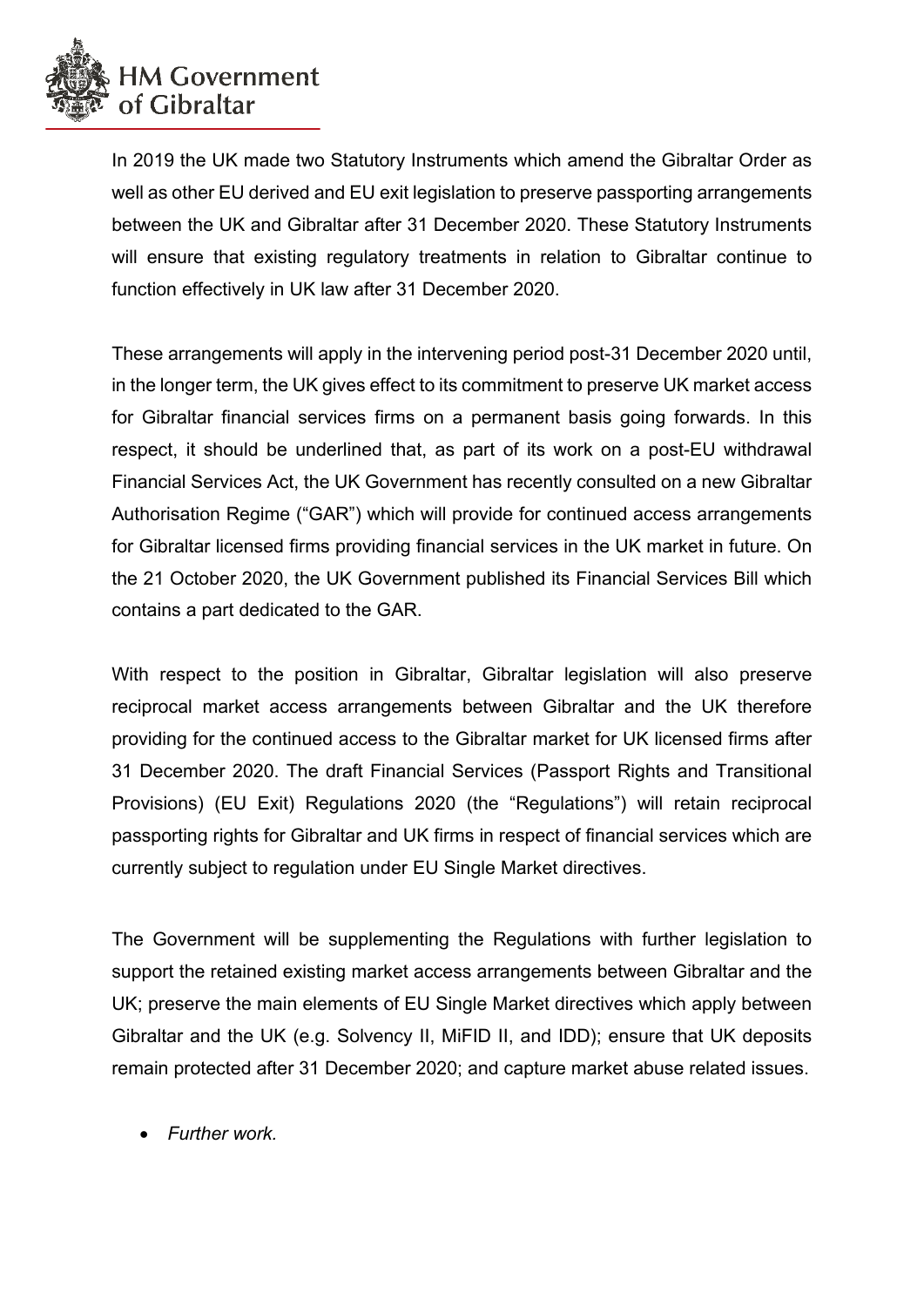

HMGoG, working closely with the GFSC, is continuing to review domestic financial services legislation to ensure that there are no technical statutory deficiencies after 31 December 2020.

In terms of the principles guiding this work, HMGoG has taken a policy decision that the same laws and rules that are currently in place in Gibraltar will continue to apply immediately after 31 December 2020. This would provide continuity and certainty.

Needless to say, financial services activity which takes place from Gibraltar will continue to be underpinned by a robust legislative framework and supervised by a world-class regulator, namely, the GFSC.

#### *Arrangements between Gibraltar and the EU.*

In the absence of an agreement to the contrary, Gibraltar and UK licensed financial services firms will become third-country firms as regards the implementation and application of EU law in the EU Member States. The immediate effect of this will be the loss of EU passporting rights for those firms providing services in the EU on the basis of current UK or Gibraltar licences.

With respect to EEA firms providing services in Gibraltar after 31 December 2020, it should be noted that Gibraltar's financial services legislation already provides a regulatory framework for third-country operators providing services into Gibraltar. After 31 December 2020, EEA firms operating in Gibraltar would become subject to the same supervisory regime that Gibraltar already applies to other third countries. This existing legislative framework provides powers for extensive cooperation with global regulatory bodies. This framework can be relied upon to ensure this important cooperation can continue when Gibraltar is no longer subject to the EU obligation of reciprocal cooperation.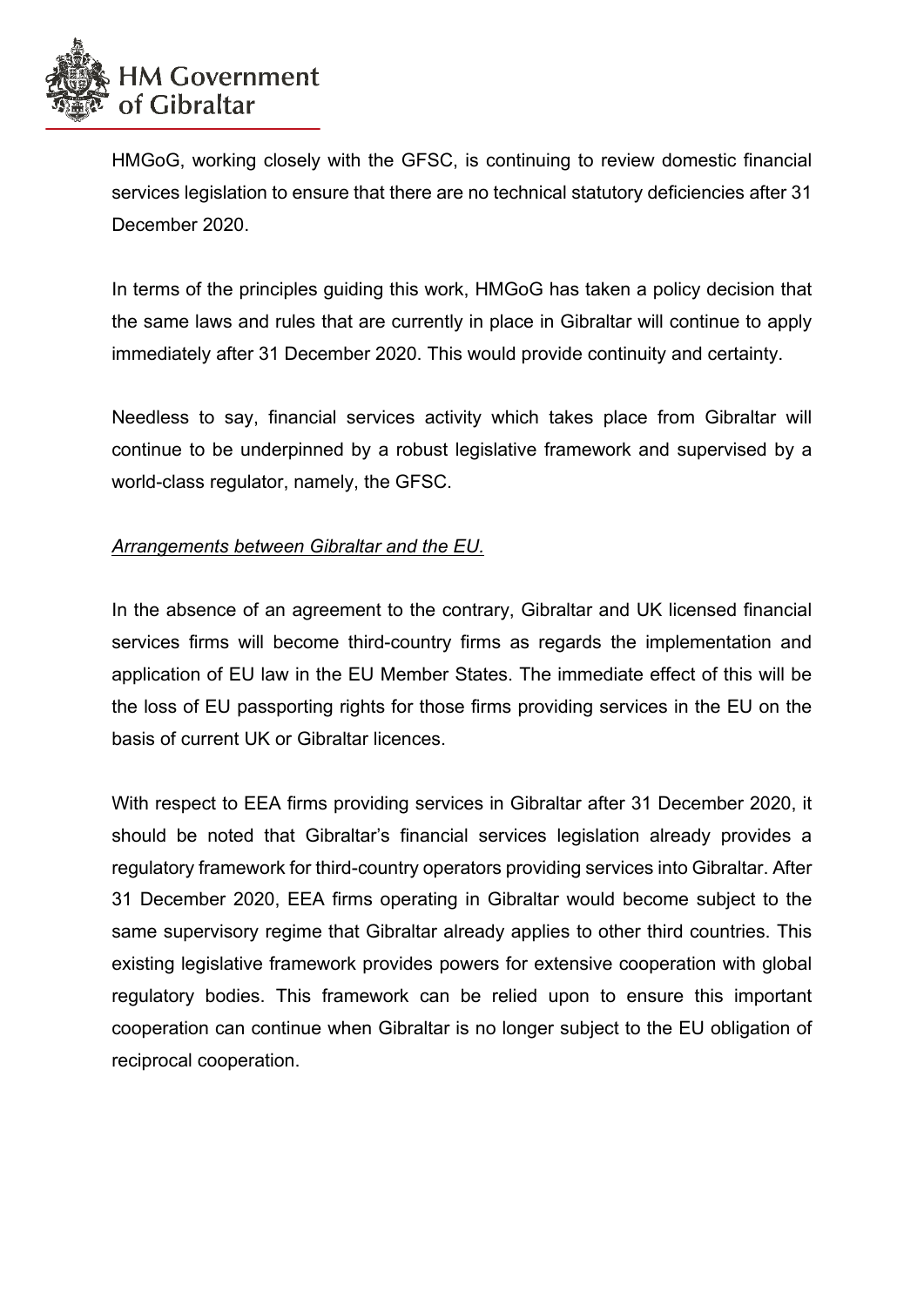

EEA authorised firms will not be able to use the UK-Gibraltar passporting arrangements. These rights will only be available for firms incorporated and headquartered in Gibraltar and the UK.

• *Temporary Permissions Regime.* 

As in the United Kingdom, HMGoG will be introducing a Temporary Permissions Regime ("TPR"). To address the loss of EU passporting rights for EEA authorised firms operating in Gibraltar, the TPR will allow for such firms to have continued access to the Gibraltar market for a limited time-period. For those firms wishing to maintain their Gibraltar business on a permanent basis, the TPR will provide sufficient time for firms to apply for full authorisation from the GFSC.

Active consideration is being given to permit EEA insurers to continue to write business in Gibraltar (without needing a full authorisation from the GFSC) where this would enhance competition and increase choice for consumers.

### *Split of responsibilities.*

Many functions currently carried out at EU level would cease to be carried out by EU bodies. EU competences will be re-assigned to HMGoG and to the GFSC in a manner which will provide firms, funds and their customers with confidence after 31 December 2020. These changes will be evident in the regulations which will be coming into effect after 31 December 2020.

# **If there is an agreement with respect to the UK and Gibraltar's future relationship with the EU by 31 December 2020.**

Negotiations with respect to the UK and Gibraltar's future relationship with the EU are ongoing. It is not yet clear whether an agreement, in the eventuality that an agreement is struck, would provide for specific provisions relating to financial services including national treatment for cross-border financial services suppliers, market access, the